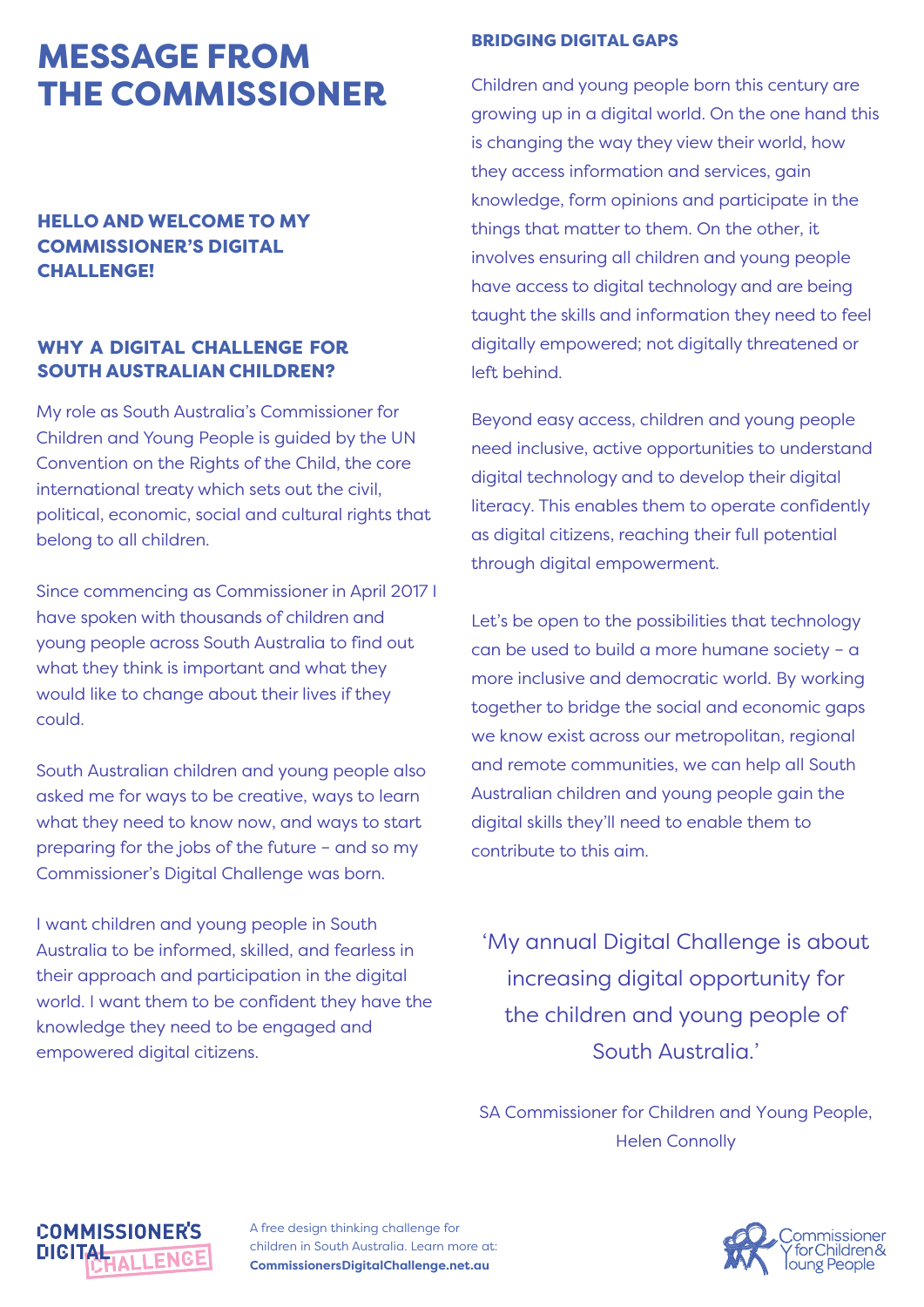### A DIGITAL LEARNING JOURNEY

In its inaugural year my 'Learn to Speak Robot' Challenge was completed by an estimated 19,026 South Australian children and young people involving 217 schools, 31 libraries and number of SA Scouts and Guides groups. In 2020, I added my 'Space to Dream' design thinking challenge and similiar participation numbers were achieved. In 2021, my systems thinking challenge 'Zoom Out' was add and despite the disruption caused by COVID-19 an estimated 38,000 children and young people completed one or all three of my digital challenges that year.

### LEARN TO SPEAK ROBOT

Learn to Speak Robot is a coding and computational thinking challenge. It includes activities from Code.org's Hour of Code, GROK Academy, Microsoft's MakeCode, Digital Technologies Hub, CS Unplugged and Code Club Australia. Most activities use computers but some also only require paper, pencils, sticky notes, white boards, pebbles, chalk and beads to learn the basics of thinking like a computer. Children completing this challenge earn a Learn to Speak Robot Certificate of Achievement. Schools submitting their Challenge Completion Forms are also in the running for digital rewards (kindly made available through Challenge partners).

### SPACE TO DREAM

Space to Dream is a Mars-themed design thinking challenge. Space to Dream enables children to design their own 'invention' applying a design thinking process. Children can create their design using free 3D design tools from Challenge partners Makers Empire, or hand-draw their idea. All children completing Space to Dream earn a Space to Dream Certificate of Achievement. Selected 3D designs will be 3D printed by Makers Empire and selected drawings will be 2D printed and showcase for the public to view in a public exhibition each year. The school submitting my favourite design will also win a 3D printer donated by Makers Empire.

### ZOOM OUT

Zoom out is systems thinking challenge. To learn the fundamentals of systems thinking your class can complete a series of online micro-activities by accessing a 3-minute video followed by interactive micro-learnings that are designed to fit into any class schedule.

As well as the video and micro-activities there are two dynamic unplugged lesson plans to complete with your students – completing any one of these will mean your students have successfully completed the challenge, or you might decide to undertake all three as a complementary suite.

# **COMMISSIONER'S DIGITAL**

A free design thinking challenge for children in South Australia. Learn more at: **CommissionersDigitalChallenge.net.au**